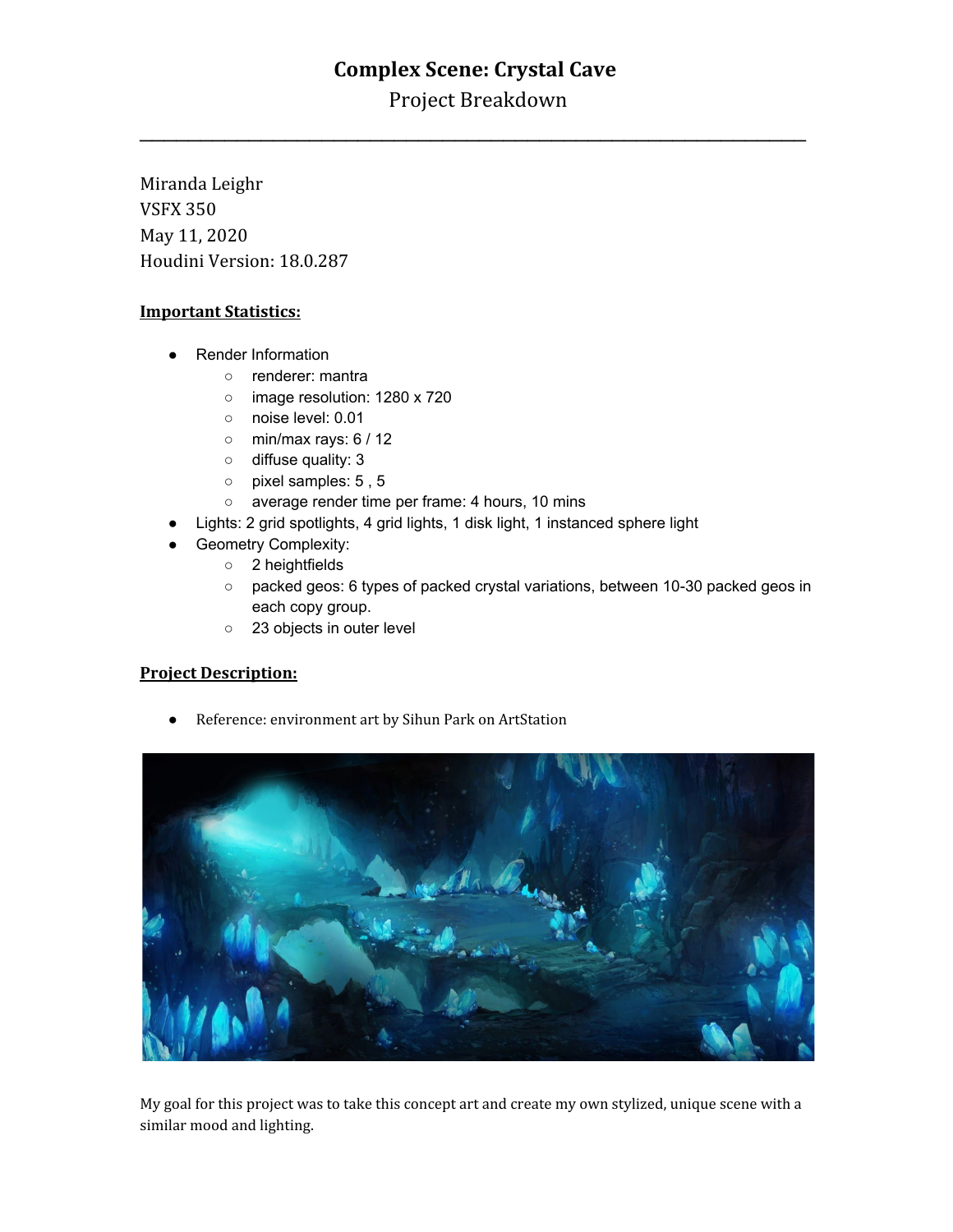## **Technical Guide:**

#### **● Heightfield Creation:**

- The initial shape of the cave was created using basic geometry and a heightfield project node to mold the heightfield around that geometry. I then blended it and used heightfield paint and heightfield noise with masks to make the desired shape and texture of the cave.
- I added a ground plane in a separate geo with heightfield paint and noise.
- **Heightfield Masks and Heightfield Scatter to Points:**
	- In order to get the crystals to stick to the heightfields, I used heightfield masks and scattered points to the areas in the masks. The 3 different crystal models were then plugged into a switch node setup (below) and assigned to the points in the masks. This allowed me to create variety and added flexibility to the number/type of crystals and their placement in my scene.